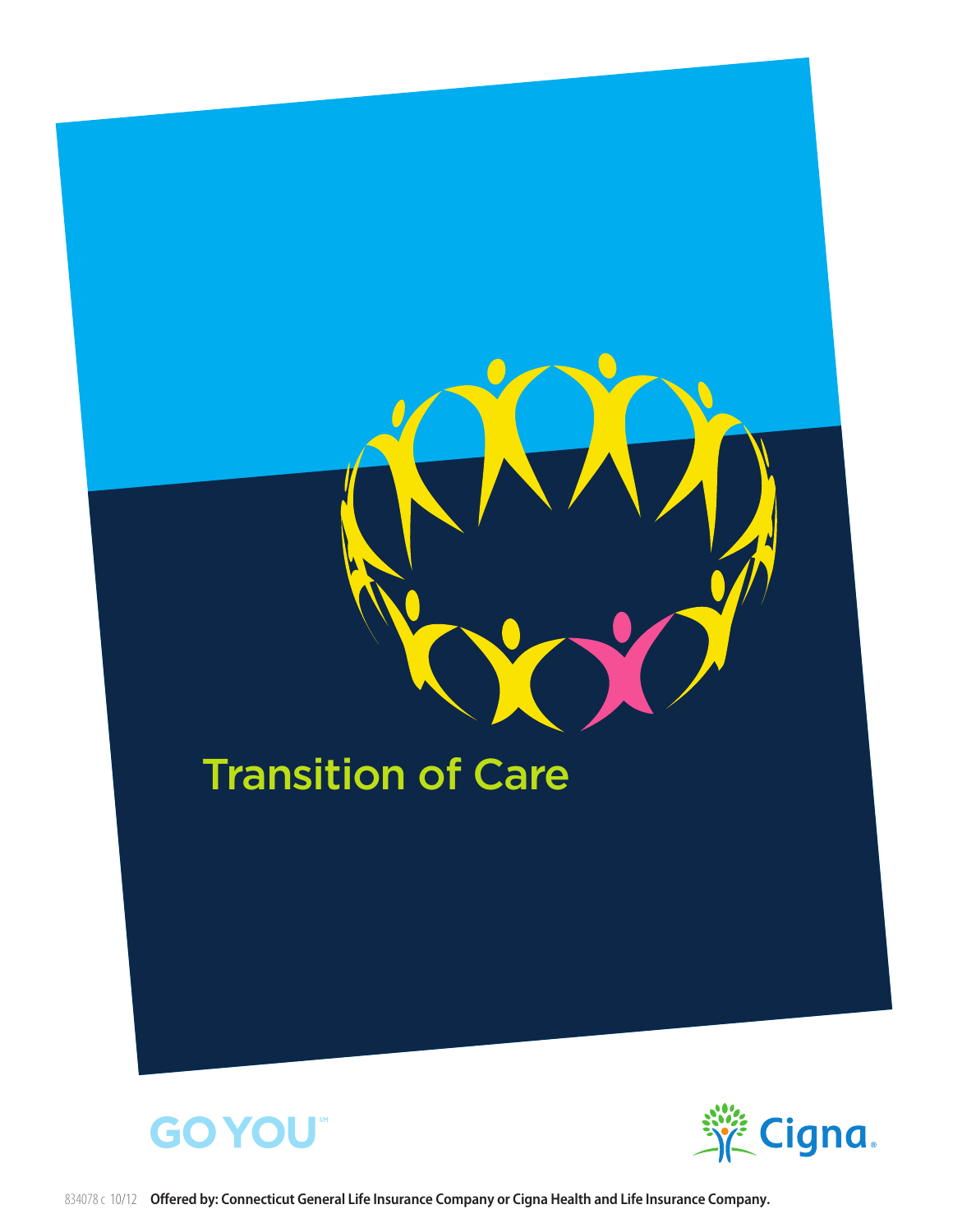#### **What is Transition of Care?**

Transition of care coverage allows you to continue to receive services for specified medical and behavioral conditions for a defined period of time with health care professionals who do not participate in the Cigna network until the safe transfer of care to a participating doctor or facility can be arranged**.** You must apply for Transition of Care at enrollment, or change in Cigna medical plan, but no later than 30 days after the effective date of your coverage.

#### **What is Continuity of Care?**

Continuity of Care allows you to receive services at in-network coverage levels for specified medical and behavioral conditions for a defined period of time when your health care professional leaves the Cigna network and there are solid clinical reasons preventing immediate transfer of care to another health care professional. If your health care professional is leaving the Cigna network, you must apply for Continuity of Care within 30 days of the health care professional's termination date.

#### **How Transition of Care/Continuity of Care works**

- • You must already be under treatment for the condition identified on the Transition of Care/ Continuity of Care request form.
- • If Transition of Care/Continuity of Care is approved for medical or behavioral conditions, you will receive the in-network level of coverage for treatment of the specific condition by the health care professional for a defined time frame, as determined by Cigna. If your plan includes out-of-network coverage and you choose to continue care out of network beyond the time frame approved by Cigna, you must follow your plan's out-of-network provisions. This includes any pre-certification requirements.
- • If approved, Transition of Care/Continuity of Care coverage applies only to the treatment of the medical or behavioral condition specified and the health care professional identified on the request form. All other conditions must be cared for by an in-network health care professional for you to receive in-network coverage levels.
- The availability of Transition of Care/ Continuity of Care coverage does not guarantee that a treatment is medically necessary. Nor does it constitute pre-certification of medical services to be provided. Depending on the actual request, a medical necessity determination and formal pre-certification may still be required for a service to be covered.

# **Examples of acute medical conditions that may qualify for Transition of Care/Continuity of Care include, but are not limited to:**

- • Pregnancy in the second or third trimester at the time of the effective date of coverage or time of health care professional termination.
- Pregnancy is considered a 'high risk' such if early delivery (3 weeks) occurred in previous pregnancy, patient has had/or has gestational diabetes, pregnancy induced hypertension, multiple inpatient admissions during this pregnancy, mother's age is > 35 years old.
- Newly diagnosed or relapsed cancer in the midst of chemotherapy, radiation therapy or reconstruction.
- Trauma.
- Transplant candidates, unstable recipients or recipients in need of ongoing care due to complications associated with a transplant.
- • Recent major surgeries still in the follow-up period (generally 6 to 8 weeks).
- Acute conditions in active treatment such as heart attacks, strokes or unstable chronic conditions, etc. For the purpose of this policy, "active treatment" is defined as a doctor visit or hospitalization with documented changes in a therapeutic regimen within 21 days prior to your plan effective date or your health care professional's termination date.
- Hospital confinement on the plan effective date (only for those plans that do not have extension of coverage provisions).
- • Behavioral health conditions during active treatment.

# **Examples of conditions that do not qualify for Transition of Care/ Continuity of Care include, but are not limited to:**

- • Routine exams, vaccinations and health assessments.
- Stable chronic conditions such as diabetes, arthritis, allergies, asthma, hypertension and glaucoma.
- • Acute minor illnesses such as colds, sore throats and ear infections.
- • Elective scheduled surgeries such as removal of lesions, bunionectomy, hernia repair and hysterectomy.

#### **What time frame is allowed for transitioning to a new participating health care professional?**

If Cigna determines that transitioning to a participating health care professional is not recommended or safe for the conditions that qualify, services by the approved non-participating health care professional will be authorized for a specified period of time (usually 90 days) or until care has been completed or transitioned to a participating health care professional, whichever comes first.

# **If I am approved for Transition of Care/Continuity of Care for one illness, can I receive in-network coverage payments for a nonrelated condition?**

In-network coverage levels provided as part of Transition of Care/Continuity of Care are for the specific illness/condition only and cannot be applied to another illness/condition. A Transition of Care/Continuity of Care request form would need to be completed for each unrelated illness/condition no later than 30 days after coverage becomes effective or your health care professional leaves the Cigna network.

# **Can I apply for Transition of Care/ Continuity of Care if I am not currently in treatment or seeing a health care professional?**

You must already be in treatment for the condition that is noted on the Transition of Care/ Continuity of Care request form.

### **How do I apply for Transition of Care/Continuity of Care?**

Transition of Care/Continuity of Care requests must be submitted in writing, using the Transition of Care/Continuity of Care request form, at the time of enrollment, change in Cigna medical plan, or when your health care professional leaves the Cigna network, but no later than 30 days after the effective date of your coverage or your health care professional's termination. After receiving your request, Cigna will review and evaluate the information provided and will send you a letter informing you whether your request was approved or denied. A denial will include information on appeals.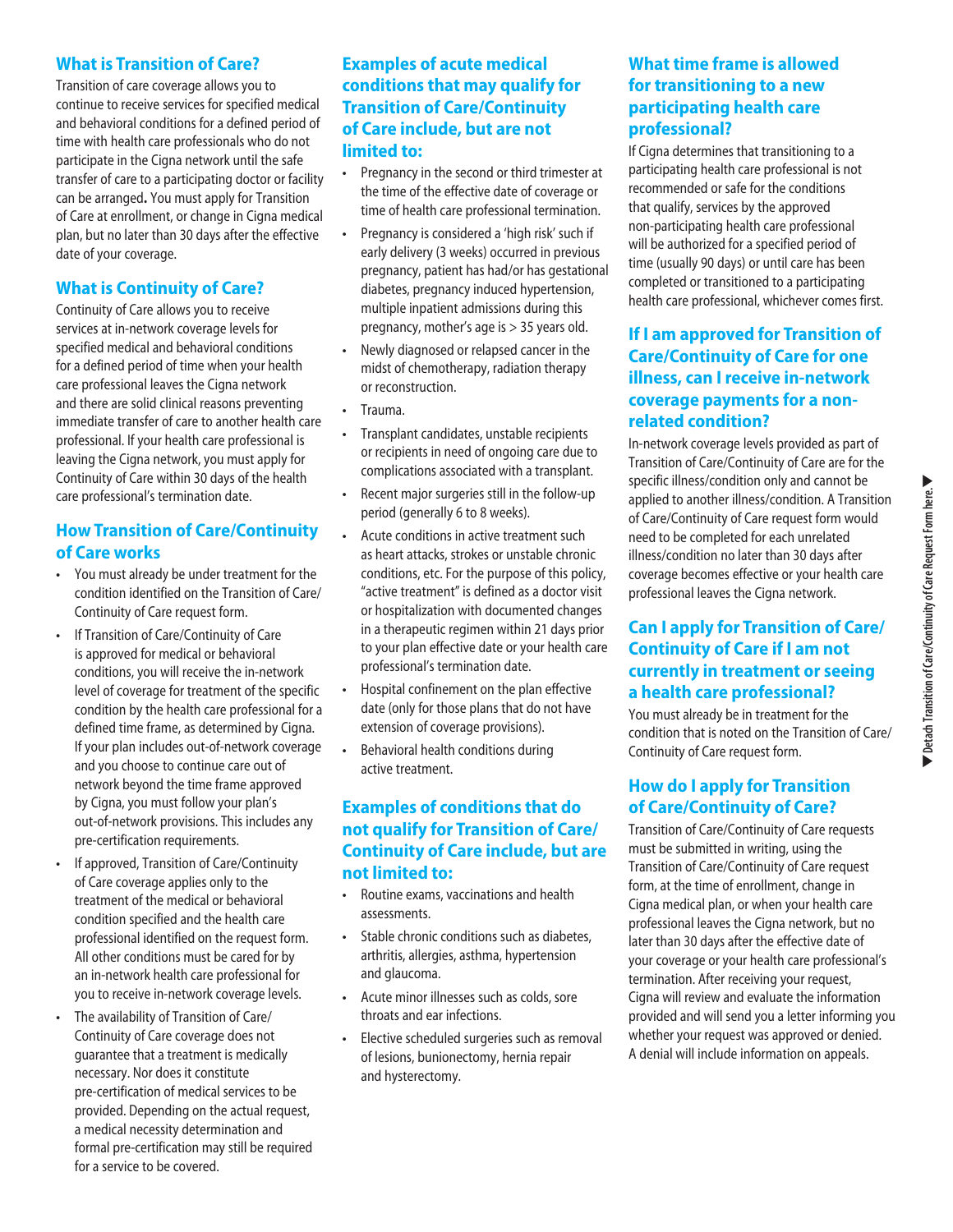# **Cigna Transition of Care/Continuity of Care request form**

See instructions for completing this form on the reverse side.



 $\Box$  New Cigna enrollee (Transition of Care applicant)

 $\Box$  Existing Cigna customer whose health care professional terminated (Continuity of Care applicant)

Use a separate form for each condition. Photocopies are acceptable. Attach additional information if needed.

| Employer                                                                                                       |                                                                                                  |                                             | Policy#      |                                            | Employee Date of Enrollment in<br>Cigna Plan (mm/dd/yyyy)                                                   |                       |              |
|----------------------------------------------------------------------------------------------------------------|--------------------------------------------------------------------------------------------------|---------------------------------------------|--------------|--------------------------------------------|-------------------------------------------------------------------------------------------------------------|-----------------------|--------------|
| Employee Name                                                                                                  |                                                                                                  |                                             |              | Employee Social Security # or Alternate ID |                                                                                                             | Work Phone            |              |
| Home Address<br>Street                                                                                         |                                                                                                  | City                                        | State        |                                            | 7IP                                                                                                         | Home Phone/Cell Phone |              |
| Patient's Name                                                                                                 |                                                                                                  | Patient's Social Security # or Alternate ID |              |                                            | Patient's Birth Date (mm/dd/yyyy)<br>Relationship to Employee<br>$\Box$ Spouse $\Box$ Dependent $\Box$ Self |                       |              |
|                                                                                                                | Is the patient pregnant and in the second or third trimester of pregnancy? Due Date _____        |                                             |              |                                            | (mm/dd/yyyy)                                                                                                | $\Box$ Yes            | $\square$ No |
| 2.                                                                                                             | If yes, is the pregnancy considered high risk? e.g., multiple births, gestational diabetes, etc. | $\Box$ Yes                                  | $\square$ No |                                            |                                                                                                             |                       |              |
| 3.                                                                                                             | Is the patient currently receiving treatment for an acute condition or trauma?                   | $\Box$ Yes                                  | $\square$ No |                                            |                                                                                                             |                       |              |
| 4.                                                                                                             | Is the patient scheduled for surgery or hospitalization after your effective date with Cigna?    |                                             |              |                                            |                                                                                                             |                       | $\Box$ No    |
| Is the patient involved in a course of chemotherapy, radiation therapy, cancer therapy or terminal care?<br>5. |                                                                                                  |                                             |              |                                            |                                                                                                             |                       | $\square$ No |
| 6.                                                                                                             | Is the patient receiving treatment as a result of a recent major surgery?                        | $\Box$ Yes                                  | $\square$ No |                                            |                                                                                                             |                       |              |
|                                                                                                                | Is the patient receiving dialysis treatment?                                                     |                                             |              |                                            |                                                                                                             | $\Box$ Yes            | $\square$ No |
| 8.                                                                                                             | Is the patient a candidate for organ transplant?                                                 |                                             | $\Box$ Yes   | $\Box$ No                                  |                                                                                                             |                       |              |
| 9.                                                                                                             | Is the patient receiving mental health/substance abuse treatment?                                |                                             |              |                                            |                                                                                                             | $\Box$ Yes            | $\square$ No |
|                                                                                                                |                                                                                                  |                                             |              |                                            |                                                                                                             |                       |              |

10. If you did not answer "Yes" to any of the above questions, please describe the condition for which the patient requests Transition of Care/Continuity of Care.

| Please complete the health care professional information request below.<br>11.                                                                                                                                                                                                                                                                                                                                                                                                                                          |                                                                                                                                                                                                                                                                                                                                                                                                                                                              |                 |                                         |  |  |  |  |  |  |
|-------------------------------------------------------------------------------------------------------------------------------------------------------------------------------------------------------------------------------------------------------------------------------------------------------------------------------------------------------------------------------------------------------------------------------------------------------------------------------------------------------------------------|--------------------------------------------------------------------------------------------------------------------------------------------------------------------------------------------------------------------------------------------------------------------------------------------------------------------------------------------------------------------------------------------------------------------------------------------------------------|-----------------|-----------------------------------------|--|--|--|--|--|--|
| Group Practice Name                                                                                                                                                                                                                                                                                                                                                                                                                                                                                                     |                                                                                                                                                                                                                                                                                                                                                                                                                                                              |                 |                                         |  |  |  |  |  |  |
| Health Care Professional Name                                                                                                                                                                                                                                                                                                                                                                                                                                                                                           | Health Care Professional Phone #                                                                                                                                                                                                                                                                                                                                                                                                                             |                 |                                         |  |  |  |  |  |  |
| Health Care Professional Specialty                                                                                                                                                                                                                                                                                                                                                                                                                                                                                      |                                                                                                                                                                                                                                                                                                                                                                                                                                                              |                 |                                         |  |  |  |  |  |  |
| Health Care Professional Address                                                                                                                                                                                                                                                                                                                                                                                                                                                                                        |                                                                                                                                                                                                                                                                                                                                                                                                                                                              |                 |                                         |  |  |  |  |  |  |
| Hospital Where Health Care Professional Practices                                                                                                                                                                                                                                                                                                                                                                                                                                                                       | Hospital Phone #                                                                                                                                                                                                                                                                                                                                                                                                                                             |                 |                                         |  |  |  |  |  |  |
| Hospital Address                                                                                                                                                                                                                                                                                                                                                                                                                                                                                                        |                                                                                                                                                                                                                                                                                                                                                                                                                                                              |                 |                                         |  |  |  |  |  |  |
| Reason/Diagnosis                                                                                                                                                                                                                                                                                                                                                                                                                                                                                                        |                                                                                                                                                                                                                                                                                                                                                                                                                                                              |                 |                                         |  |  |  |  |  |  |
| Date(s) of Admission (mm/dd/yyyy)                                                                                                                                                                                                                                                                                                                                                                                                                                                                                       | Date of Surgery (mm/dd/yyyy)                                                                                                                                                                                                                                                                                                                                                                                                                                 | Type of Surgery |                                         |  |  |  |  |  |  |
| Treatment Being Received and Expected Duration                                                                                                                                                                                                                                                                                                                                                                                                                                                                          |                                                                                                                                                                                                                                                                                                                                                                                                                                                              |                 |                                         |  |  |  |  |  |  |
| $\mathcal{A} \bullet \mathcal{A} = \mathcal{A} \bullet \mathcal{A} = \mathcal{A} \bullet \mathcal{A} = \mathcal{A} \bullet \mathcal{A} = \mathcal{A} \bullet \mathcal{A} = \mathcal{A} \bullet \mathcal{A} = \mathcal{A} \bullet \mathcal{A} = \mathcal{A} \bullet \mathcal{A} = \mathcal{A} \bullet \mathcal{A} = \mathcal{A} \bullet \mathcal{A} = \mathcal{A} \bullet \mathcal{A} = \mathcal{A} \bullet \mathcal{A} = \mathcal{A} \bullet \mathcal{A} = \mathcal{A} \bullet \mathcal{A} = \mathcal{A} \bullet \math$ | $\mathcal{L} = \mathcal{L} = \mathcal{L} = \mathcal{L} = \mathcal{L} = \mathcal{L} = \mathcal{L} = \mathcal{L} = \mathcal{L} = \mathcal{L} = \mathcal{L} = \mathcal{L} = \mathcal{L} = \mathcal{L} = \mathcal{L} = \mathcal{L} = \mathcal{L} = \mathcal{L} = \mathcal{L} = \mathcal{L} = \mathcal{L} = \mathcal{L} = \mathcal{L} = \mathcal{L} = \mathcal{L} = \mathcal{L} = \mathcal{L} = \mathcal{L} = \mathcal{L} = \mathcal{L} = \mathcal{L} = \mathcal$ |                 | $\Box \cup$<br>$\overline{\phantom{a}}$ |  |  |  |  |  |  |

\_\_\_\_\_\_\_\_\_\_\_\_\_\_\_\_\_\_\_\_\_\_\_\_\_\_\_\_\_\_\_\_\_\_\_\_\_\_\_\_\_\_\_\_\_\_\_\_\_\_\_\_\_\_\_\_\_\_\_\_\_\_\_\_\_\_\_\_\_\_\_\_\_\_\_\_\_\_\_\_\_\_\_\_\_\_\_\_\_\_\_\_\_\_\_\_\_\_\_\_\_\_\_\_

12. Is this patient expected to be in the hospital when coverage with Cigna begins or during the next 90 days?  $\square$  Yes  $\square$  No

13. Please list any other continuing care needs that may qualify for Transition of Care/Continuity of Care coverage. If these care needs are not associated with the condition for which you are applying for Transition of Care/Continuity of Care coverage, you need to complete a separate Transition of Care/Continuity of Care Form.

I hereby authorize the above health care professional to give Cigna or any affiliated Cigna company any and all information and medical records necessary to make an informed decision concerning my request for Transition of Care/Continuity of Care Benefits under Cigna. I understand I am entitled to a copy of this authorization form.

\_\_\_\_\_\_\_\_\_\_\_\_\_\_\_\_\_\_\_\_\_\_\_\_\_\_\_\_\_\_\_\_\_\_\_\_\_\_\_\_\_\_\_\_\_\_\_\_\_\_\_\_\_\_\_\_\_\_\_\_\_\_\_\_\_\_\_\_\_\_\_\_\_\_\_\_\_\_\_\_\_\_\_\_\_\_\_\_\_\_\_\_\_\_\_\_\_\_\_\_\_\_\_\_

Signature of Patient, Parent or Guardian decrees and the comparison of Date (mm/dd/yyyyy) Date (mm/dd/yyyyy)

Fax (412) 747-7087

For medically related services, submit this request form to: Cigna Health Facilitation Center Attention: Transition of Care/Continuity of Care Unit 3200 Park Lane Drive, Pittsburgh, PA 15275

For behavioral health related services please contact Cigna Behavioral Health by calling the Customer Services phone number on the back of your ID card.

**Transition of Care/Continuity of Care requests will be reviewed within 10 days of receipt. For new Cigna customers, review will occur within 10 days of participants' effective date. Review for Organ Transplant requests may take longer than 10 days.**